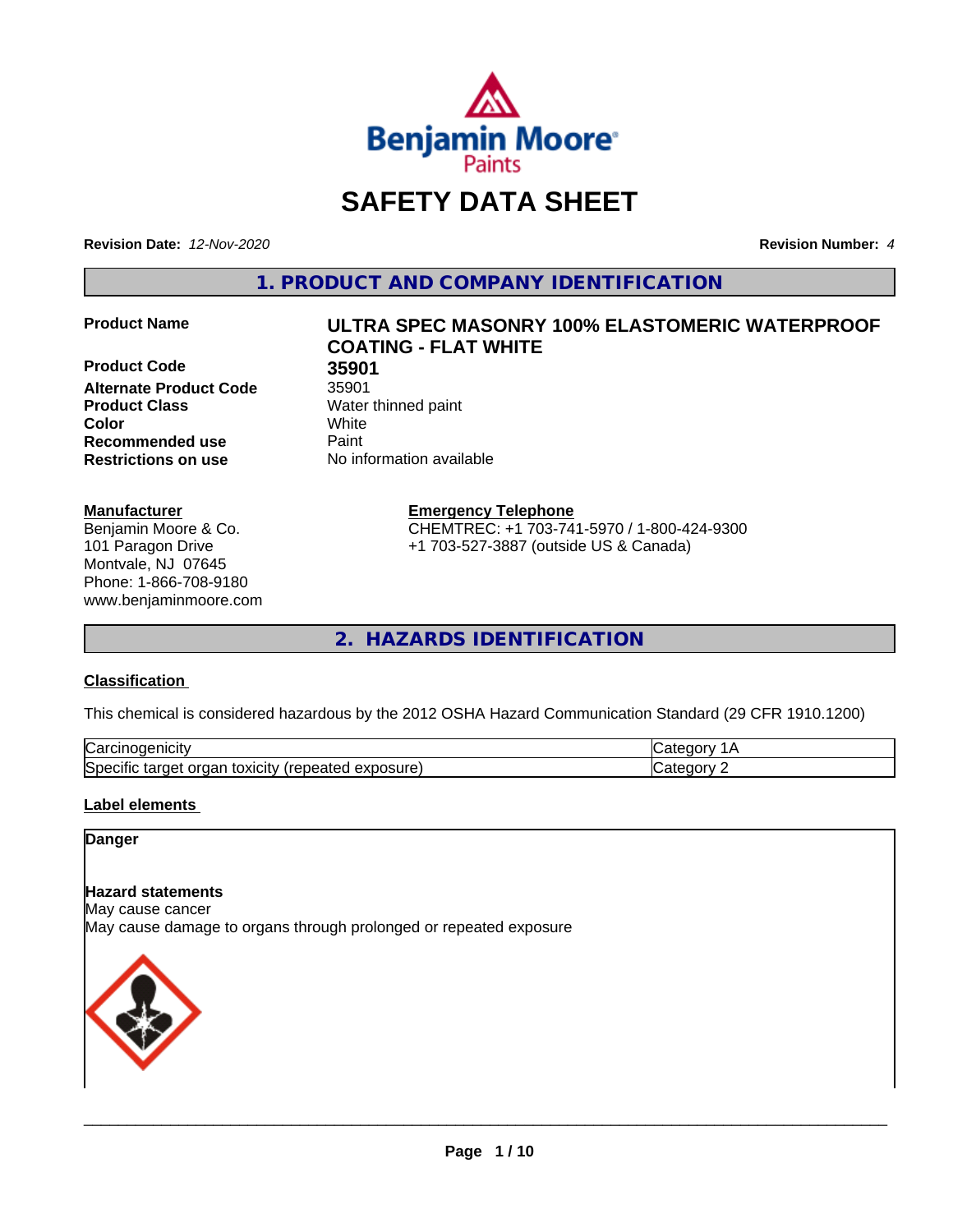### **Appearance** liquid **Odor 11** and **Odor 11** and **Odor 11** and **Odor 11** and **Odor 11** and **Odor 11** and **Odor** 11 and **Odor** 11 and **Odor** 11 and **Odor** 11 and **Odor** 11 and **Odor** 11 and **Odor** 11 and **Odor** 11 and **Odor**

### **Precautionary Statements - Prevention**

Obtain special instructions before use Do not handle until all safety precautions have been read and understood Use personal protective equipment as required Do not breathe dust/fume/gas/mist/vapors/spray

### **Precautionary Statements - Response**

IF exposed or concerned: Get medical advice/attention

### **Precautionary Statements - Storage**

Store locked up

### **Precautionary Statements - Disposal** Dispose of contents/container to an approved waste disposal plant

### **Hazards not otherwise classified (HNOC)**

Not applicable

### **Other information**

No information available

 **WARNING:** This product contains isothiazolinone compounds at levels of <0.1%. These substances are biocides commonly found in most paints and a variety of personal care products as a preservative. Certain individuals may be sensitive or allergic to these substances, even at low levels.

 $\_$  ,  $\_$  ,  $\_$  ,  $\_$  ,  $\_$  ,  $\_$  ,  $\_$  ,  $\_$  ,  $\_$  ,  $\_$  ,  $\_$  ,  $\_$  ,  $\_$  ,  $\_$  ,  $\_$  ,  $\_$  ,  $\_$  ,  $\_$  ,  $\_$  ,  $\_$  ,  $\_$  ,  $\_$  ,  $\_$  ,  $\_$  ,  $\_$  ,  $\_$  ,  $\_$  ,  $\_$  ,  $\_$  ,  $\_$  ,  $\_$  ,  $\_$  ,  $\_$  ,  $\_$  ,  $\_$  ,  $\_$  ,  $\_$  ,

### **3. COMPOSITION INFORMATION ON COMPONENTS**

| <b>Chemical name</b> | <b>CAS No.</b> | Weight-%    |
|----------------------|----------------|-------------|
| Limestone            | 1317-65-3      | $15 - 20$   |
| Titanium dioxide     | 13463-67-7     | $5 - 10$    |
| Ethylene glycol      | $107 - 21 - 1$ | - 5         |
| Zinc oxide           | 1314-13-2      | - 5         |
| Silica, mica         | 12001-26-2     | - 5         |
| Silica, crystalline  | 14808-60-7     | $0.1 - 0.5$ |
| Diphenyl ketone      | 119-61-9       | $0.1 - 0.5$ |

### **4. FIRST AID MEASURES**

| <b>General Advice</b> | For further assistance, contact your local Poison Control Center.                                        |
|-----------------------|----------------------------------------------------------------------------------------------------------|
| <b>Eye Contact</b>    | Rinse thoroughly with plenty of water for at least 15 minutes and consult a<br>physician.                |
| <b>Skin Contact</b>   | Wash off immediately with soap and plenty of water while removing all<br>contaminated clothes and shoes. |
| <b>Inhalation</b>     | Move to fresh air. If symptoms persist, call a physician.                                                |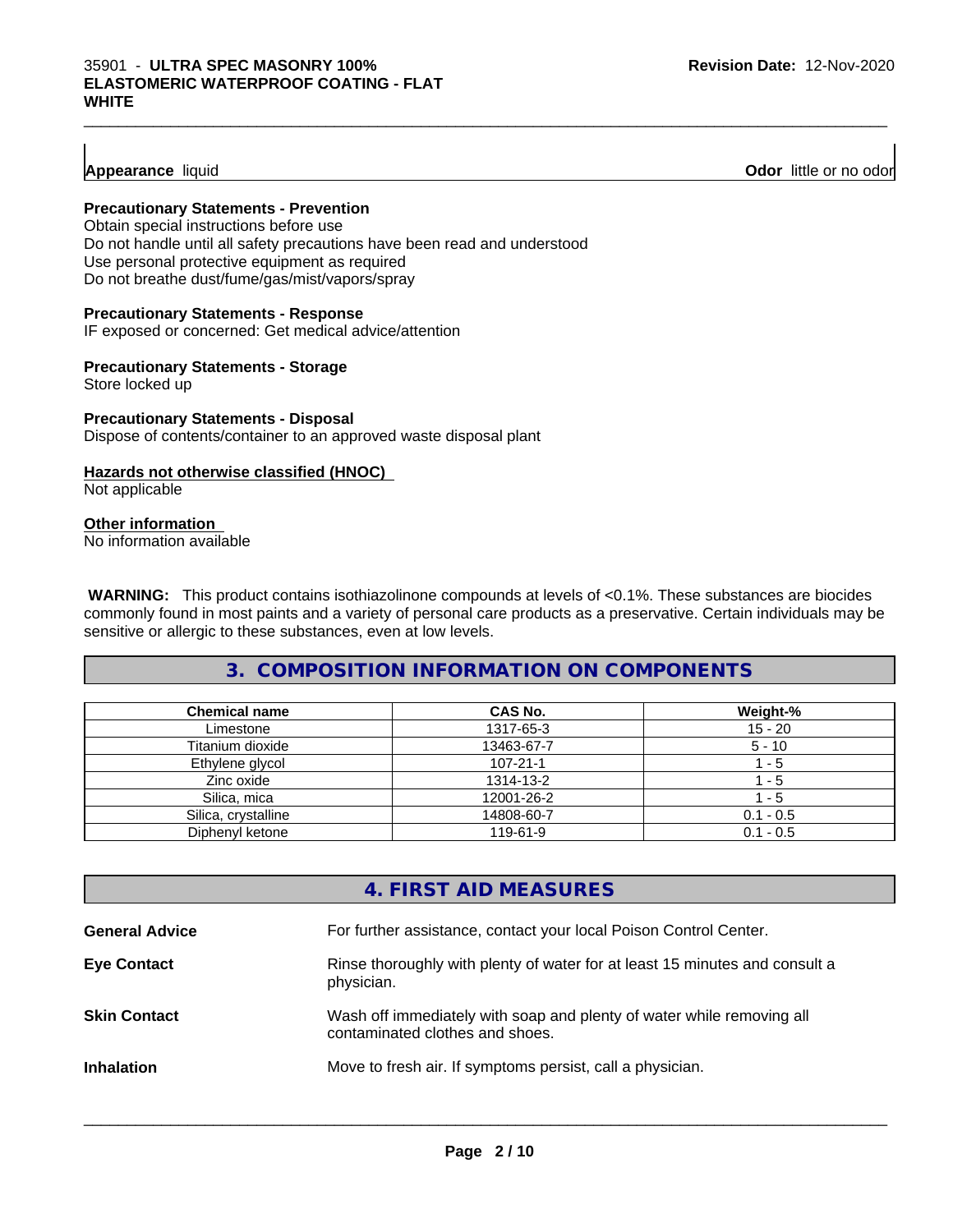| Ingestion                                             |                                                               | Clean mouth with water and afterwards drink plenty of water. Call a POISON<br>CENTER or doctor/physician if exposed or you feel unwell. If large quantities of<br>this material are swallowed, call a physician immediately. |                                                    |                                                                                                            |  |  |
|-------------------------------------------------------|---------------------------------------------------------------|------------------------------------------------------------------------------------------------------------------------------------------------------------------------------------------------------------------------------|----------------------------------------------------|------------------------------------------------------------------------------------------------------------|--|--|
| <b>Most Important</b><br><b>Symptoms/Effects</b>      |                                                               | None known.                                                                                                                                                                                                                  |                                                    |                                                                                                            |  |  |
|                                                       | <b>Notes To Physician</b>                                     | Treat symptomatically.                                                                                                                                                                                                       |                                                    |                                                                                                            |  |  |
|                                                       |                                                               |                                                                                                                                                                                                                              | 5. FIRE-FIGHTING MEASURES                          |                                                                                                            |  |  |
|                                                       | <b>Suitable Extinguishing Media</b>                           |                                                                                                                                                                                                                              |                                                    | Use extinguishing measures that are appropriate to local<br>circumstances and the surrounding environment. |  |  |
| Protective equipment and precautions for firefighters |                                                               | As in any fire, wear self-contained breathing apparatus<br>pressure-demand, MSHA/NIOSH (approved or equivalent)<br>and full protective gear.                                                                                 |                                                    |                                                                                                            |  |  |
| <b>Specific Hazards Arising From The Chemical</b>     |                                                               | Closed containers may rupture if exposed to fire or<br>extreme heat.                                                                                                                                                         |                                                    |                                                                                                            |  |  |
|                                                       | <b>Sensitivity to mechanical impact</b>                       |                                                                                                                                                                                                                              | No                                                 |                                                                                                            |  |  |
|                                                       | Sensitivity to static discharge                               |                                                                                                                                                                                                                              | No                                                 |                                                                                                            |  |  |
| <b>Flash Point Data</b><br><b>Method</b>              | Flash point (°F)<br>Flash Point (°C)                          |                                                                                                                                                                                                                              | Not applicable<br>Not applicable<br>Not applicable |                                                                                                            |  |  |
|                                                       | <b>Flammability Limits In Air</b>                             |                                                                                                                                                                                                                              |                                                    |                                                                                                            |  |  |
|                                                       | Lower flammability limit:<br><b>Upper flammability limit:</b> |                                                                                                                                                                                                                              | Not applicable<br>Not applicable                   |                                                                                                            |  |  |
| <b>NFPA</b>                                           | Health: 1                                                     | Flammability: 0                                                                                                                                                                                                              | Instability: 0                                     | <b>Special: Not Applicable</b>                                                                             |  |  |
| <b>NFPA Legend</b><br>0 - Not Hazardous               |                                                               |                                                                                                                                                                                                                              |                                                    |                                                                                                            |  |  |

 $\_$  ,  $\_$  ,  $\_$  ,  $\_$  ,  $\_$  ,  $\_$  ,  $\_$  ,  $\_$  ,  $\_$  ,  $\_$  ,  $\_$  ,  $\_$  ,  $\_$  ,  $\_$  ,  $\_$  ,  $\_$  ,  $\_$  ,  $\_$  ,  $\_$  ,  $\_$  ,  $\_$  ,  $\_$  ,  $\_$  ,  $\_$  ,  $\_$  ,  $\_$  ,  $\_$  ,  $\_$  ,  $\_$  ,  $\_$  ,  $\_$  ,  $\_$  ,  $\_$  ,  $\_$  ,  $\_$  ,  $\_$  ,  $\_$  ,

- 1 Slightly
- 2 Moderate
- 3 High
- 4 Severe

*The ratings assigned are only suggested ratings, the contractor/employer has ultimate responsibilities for NFPA ratings where this system is used.*

*Additional information regarding the NFPA rating system is available from the National Fire Protection Agency (NFPA) at www.nfpa.org.*

### **6. ACCIDENTAL RELEASE MEASURES**

**Personal Precautions** Avoid contact with skin, eyes and clothing. Ensure adequate ventilation.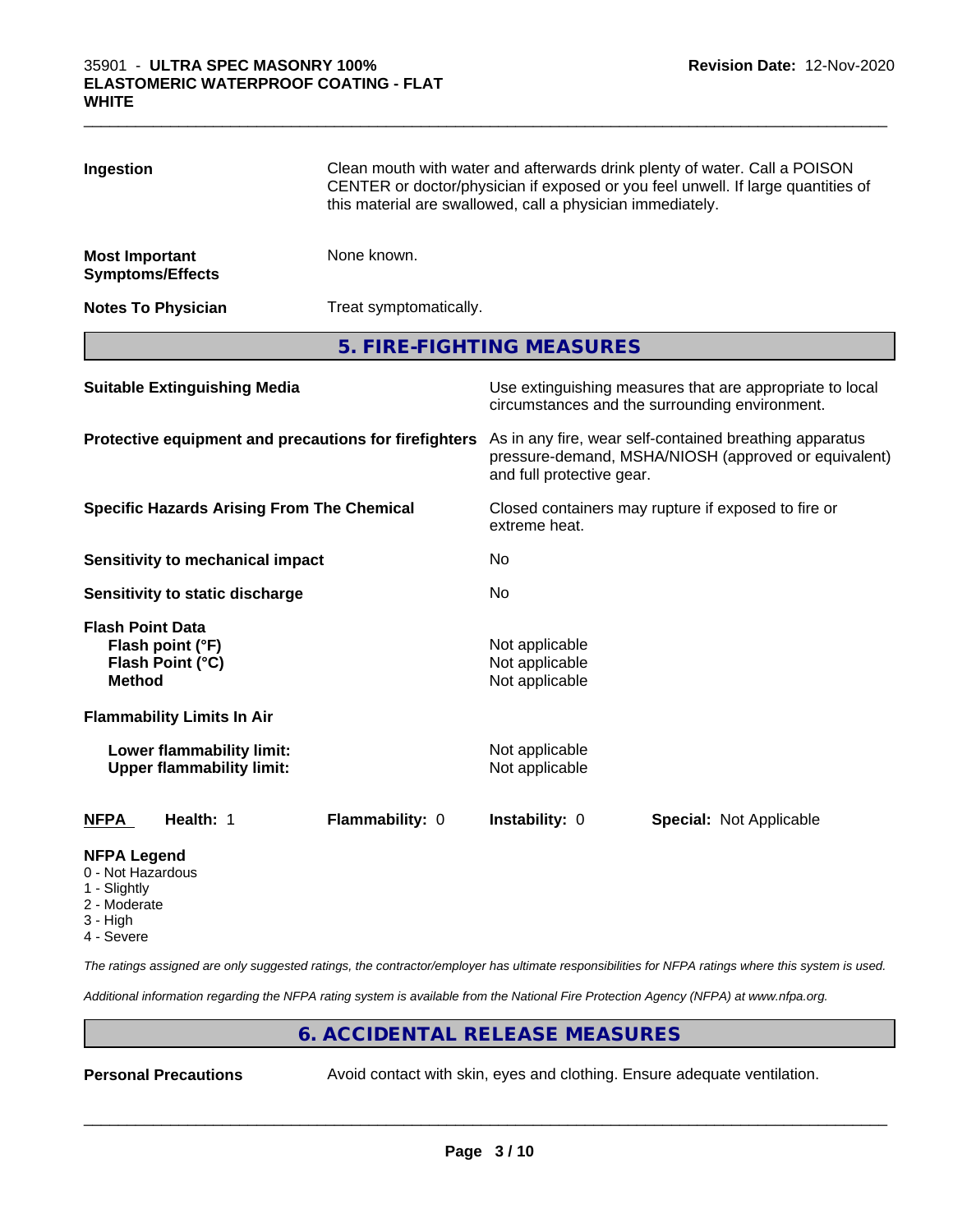| <b>Other Information</b>         | Prevent further leakage or spillage if safe to do so.                                                                                                                            |
|----------------------------------|----------------------------------------------------------------------------------------------------------------------------------------------------------------------------------|
| <b>Environmental precautions</b> | See Section 12 for additional Ecological Information.                                                                                                                            |
| <b>Methods for Cleaning Up</b>   | Soak up with inert absorbent material. Sweep up and shovel into suitable<br>containers for disposal.                                                                             |
|                                  | 7. HANDLING AND STORAGE                                                                                                                                                          |
| Handling                         | Avoid contact with skin, eyes and clothing. Avoid breathing vapors, spray mists or<br>sanding dust. In case of insufficient ventilation, wear suitable respiratory<br>equipment. |
| <b>Storage</b>                   | Keep container tightly closed. Keep out of the reach of children.                                                                                                                |
| <b>Incompatible Materials</b>    | No information available                                                                                                                                                         |

 $\_$  ,  $\_$  ,  $\_$  ,  $\_$  ,  $\_$  ,  $\_$  ,  $\_$  ,  $\_$  ,  $\_$  ,  $\_$  ,  $\_$  ,  $\_$  ,  $\_$  ,  $\_$  ,  $\_$  ,  $\_$  ,  $\_$  ,  $\_$  ,  $\_$  ,  $\_$  ,  $\_$  ,  $\_$  ,  $\_$  ,  $\_$  ,  $\_$  ,  $\_$  ,  $\_$  ,  $\_$  ,  $\_$  ,  $\_$  ,  $\_$  ,  $\_$  ,  $\_$  ,  $\_$  ,  $\_$  ,  $\_$  ,  $\_$  ,

## **8. EXPOSURE CONTROLS/PERSONAL PROTECTION**

### **Exposure Limits**

| <b>Chemical name</b> | <b>ACGIH TLV</b>                                  | <b>OSHA PEL</b>                                   |
|----------------------|---------------------------------------------------|---------------------------------------------------|
| Limestone            | N/E                                               | 15 mg/m $3$ - TWA                                 |
|                      |                                                   | $5 \text{ mg/m}^3$ - TWA                          |
| Titanium dioxide     | TWA: $10 \text{ mg/m}^3$                          | 15 mg/m $3$ - TWA                                 |
| Ethylene glycol      | STEL: 50 ppm vapor fraction                       | N/E                                               |
|                      | STEL: 10 $mg/m3$ inhalable particulate            |                                                   |
|                      | matter, aerosol only                              |                                                   |
|                      | TWA: 25 ppm vapor fraction                        |                                                   |
| Zinc oxide           | STEL: 10 mg/m <sup>3</sup> respirable particulate | $5 \text{ mg/m}^3$ - TWA                          |
|                      | matter                                            | $15$ mg/m <sup>3</sup> - TWA                      |
|                      | TWA: $2 \text{ mg/m}^3$ respirable particulate    |                                                   |
|                      | matter                                            |                                                   |
| Silica, mica         | TWA: $3 \text{ mg/m}^3$ respirable particulate    | 20 mppcf - TWA                                    |
|                      | matter                                            |                                                   |
| Silica, crystalline  | TWA: $0.025$ mg/m <sup>3</sup> respirable         | 50 µg/m <sup>3</sup> - TWA Respirable crystalline |
|                      | particulate matter                                | silica 50 $\mu$ g/m <sup>3</sup> - TWA            |
|                      |                                                   |                                                   |

### **Legend**

ACGIH - American Conference of Governmental Industrial Hygienists Exposure Limits OSHA - Occupational Safety & Health Administration Exposure Limits N/E - Not Established

| <b>Engineering Measures</b><br>Ensure adequate ventilation, especially in confined areas.                                                                                                                                                                                                                                                                                                              |  |
|--------------------------------------------------------------------------------------------------------------------------------------------------------------------------------------------------------------------------------------------------------------------------------------------------------------------------------------------------------------------------------------------------------|--|
| <b>Personal Protective Equipment</b><br>Safety glasses with side-shields.<br><b>Eye/Face Protection</b><br>Protective gloves and impervious clothing.<br><b>Skin Protection</b><br>In operations where exposure limits are exceeded, use a NIOSH approved<br><b>Respiratory Protection</b><br>respirator that has been selected by a technically qualified person for the specific<br>work conditions. |  |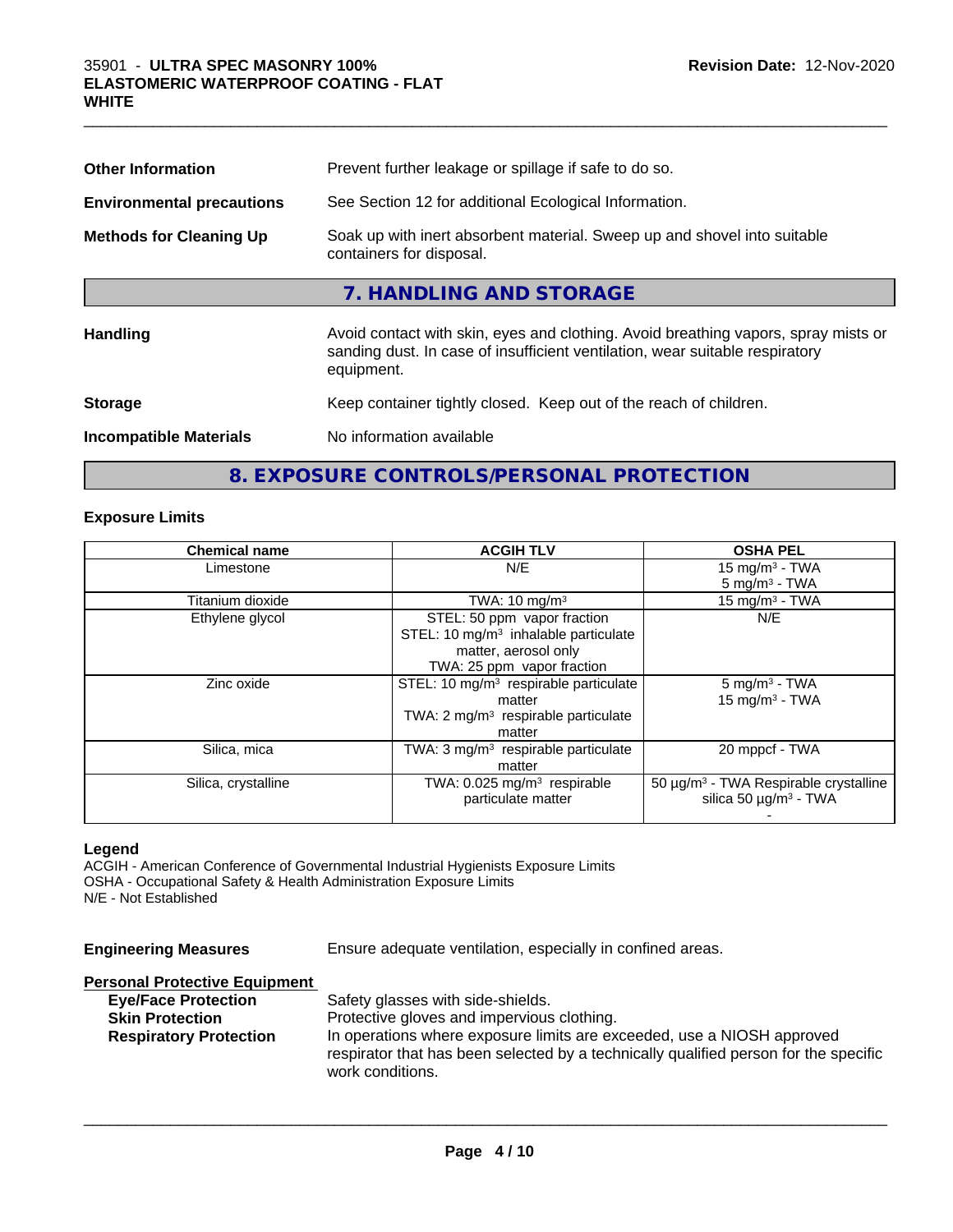**Hygiene Measures** Avoid contact with skin, eyes and clothing. Remove and wash contaminated clothing before re-use. Wash thoroughly after handling.

### **9. PHYSICAL AND CHEMICAL PROPERTIES**

**Appearance** liquid **Odor** little or no odor **Odor Threshold No information available** No information available **Density (Ibs/gal)** 10.8 - 10.9 **Specific Gravity** 1.29 - 1.31 **pH pH**  $\blacksquare$ **Viscosity (cps)** No information available No information available **Solubility(ies)** No information available **Evaporation Rate No information available No information available Vapor pressure** No information available **Vapor density No information available No** information available **Wt. % Solids** 50 - 60 **Vol. % Solids** 35 - 45<br> **Wt. % Volatiles** 35 - 45 **Wt. % Volatiles Vol. % Volatiles** 55 - 65 **VOC Regulatory Limit (g/L)** < 100 **Boiling Point (°F)** 212 **Boiling Point (°C)** 100 **Freezing point (°F)** 32 **Freezing Point (°C)**<br> **Flash point (°F)**<br> **Flash point (°F)**<br> **Point (°F)**<br> **Point (°F)**<br> **Point (°F)**<br> **Point (°F)**<br> **Point (°F) Flash point (°F) Flash Point (°C)** Not applicable **Method** Not applicable **Flammability (solid, gas)** Not applicable<br> **Upper flammability limit:** Not applicable **Upper flammability limit: Lower flammability limit:** Not applicable **Autoignition Temperature (°F)** No information available **Autoignition Temperature (°C)** No information available **Decomposition Temperature (°F)** No information available **Decomposition Temperature (°C)** No information available **Partition coefficient Contract Community No information available** 

# **No information available**

### **10. STABILITY AND REACTIVITY**

| <b>Reactivity</b>                       | Not Applicable                           |
|-----------------------------------------|------------------------------------------|
| <b>Chemical Stability</b>               | Stable under normal conditions.          |
| <b>Conditions to avoid</b>              | Prevent from freezing.                   |
| <b>Incompatible Materials</b>           | No materials to be especially mentioned. |
| <b>Hazardous Decomposition Products</b> | None under normal use.                   |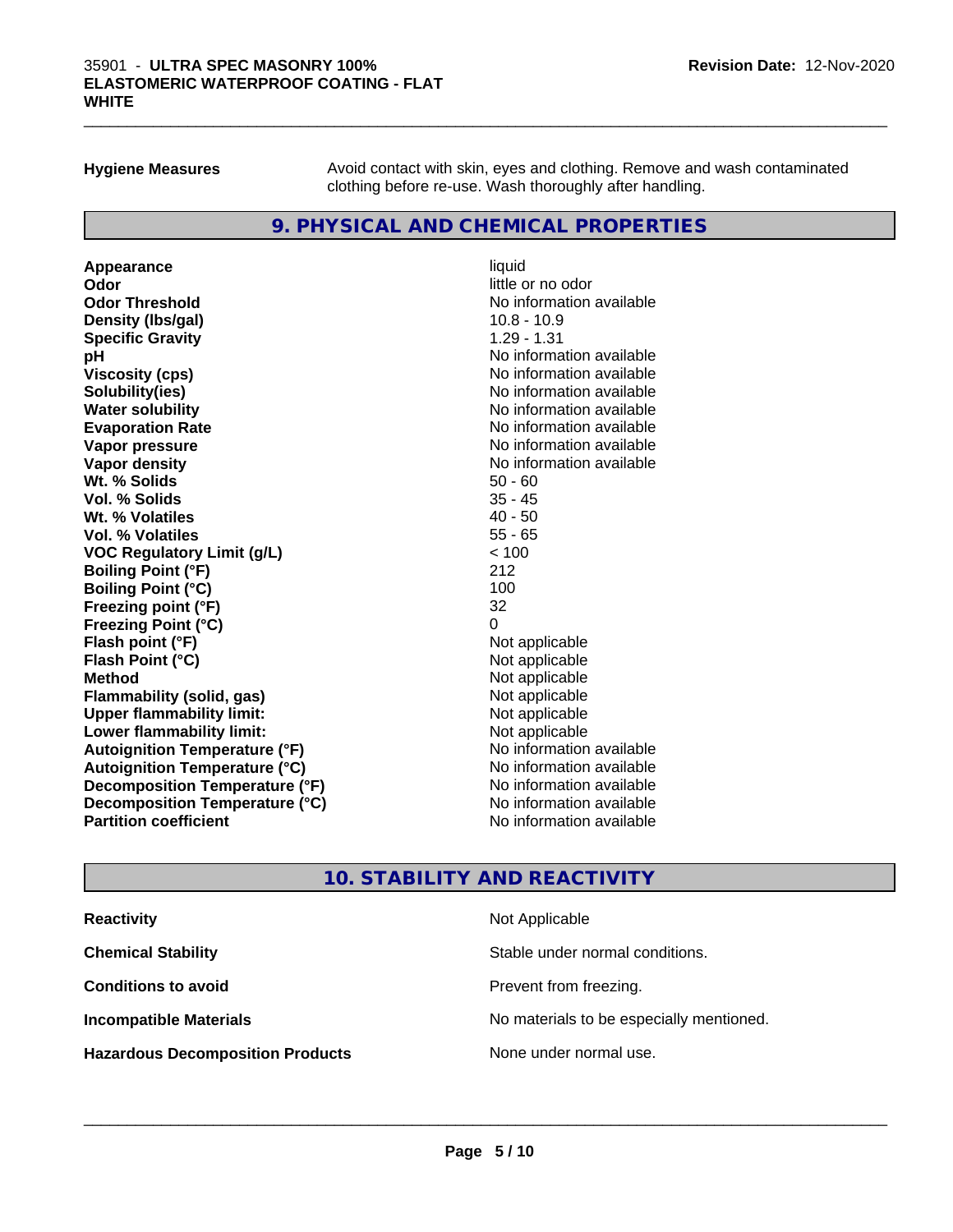| <b>Possibility of hazardous reactions</b> | None under normal conditions of use.                                                                                                              |
|-------------------------------------------|---------------------------------------------------------------------------------------------------------------------------------------------------|
|                                           | 11. TOXICOLOGICAL INFORMATION                                                                                                                     |
| <b>Product Information</b>                |                                                                                                                                                   |
| Information on likely routes of exposure  |                                                                                                                                                   |
| <b>Principal Routes of Exposure</b>       | Eye contact, skin contact and inhalation.                                                                                                         |
| <b>Acute Toxicity</b>                     |                                                                                                                                                   |
| <b>Product Information</b>                | No information available                                                                                                                          |
|                                           | Symptoms related to the physical, chemical and toxicological characteristics                                                                      |
| <b>Symptoms</b>                           | No information available                                                                                                                          |
|                                           | Delayed and immediate effects as well as chronic effects from short and long-term exposure                                                        |
| Eye contact                               | May cause slight irritation.                                                                                                                      |
| <b>Skin contact</b>                       | Substance may cause slight skin irritation. Prolonged or repeated contact may dry<br>skin and cause irritation.                                   |
| <b>Inhalation</b>                         | May cause irritation of respiratory tract.                                                                                                        |
| Ingestion                                 | May be harmful if swallowed. Ingestion may cause gastrointestinal irritation,<br>nausea, vomiting and diarrhea. May cause adverse kidney effects. |
| <b>Sensitization</b>                      | No information available                                                                                                                          |
| <b>Neurological Effects</b>               | No information available.                                                                                                                         |
| <b>Mutagenic Effects</b>                  | No information available.                                                                                                                         |
| <b>Reproductive Effects</b>               | No information available.                                                                                                                         |
| <b>Developmental Effects</b>              | No information available.                                                                                                                         |
| <b>Target organ effects</b>               | No information available.                                                                                                                         |
| <b>STOT - single exposure</b>             | No information available.                                                                                                                         |
| <b>STOT - repeated exposure</b>           | Causes damage to organs through prolonged or repeated exposure if inhaled.                                                                        |
| Other adverse effects                     | No information available.                                                                                                                         |
| <b>Aspiration Hazard</b>                  | No information available                                                                                                                          |

### **Numerical measures of toxicity**

**The following values are calculated based on chapter 3.1 of the GHS document**

**ATEmix (oral)** 19556 mg/kg

### **Component Information**

| Chemical name                     | Oral LD50            | Dermal LD50                                    | Inhalation LC50 |
|-----------------------------------|----------------------|------------------------------------------------|-----------------|
| Titanium dioxide<br>13463-67-7    | > 10000 mg/kg (Rat)  |                                                |                 |
| Ethylene glycol<br>$107 - 21 - 1$ | $= 4700$ mg/kg (Rat) | $= 10600$ mg/kg (Rat) = 9530 µL/kg<br>(Rabbit) |                 |
| Zinc oxide<br>1314-13-2           | $>$ 5000 mg/kg (Rat) |                                                |                 |
| Diphenyl ketone<br>119-61-9       | $> 10$ g/kg (Rat)    | $=$ 3535 mg/kg (Rabbit)                        |                 |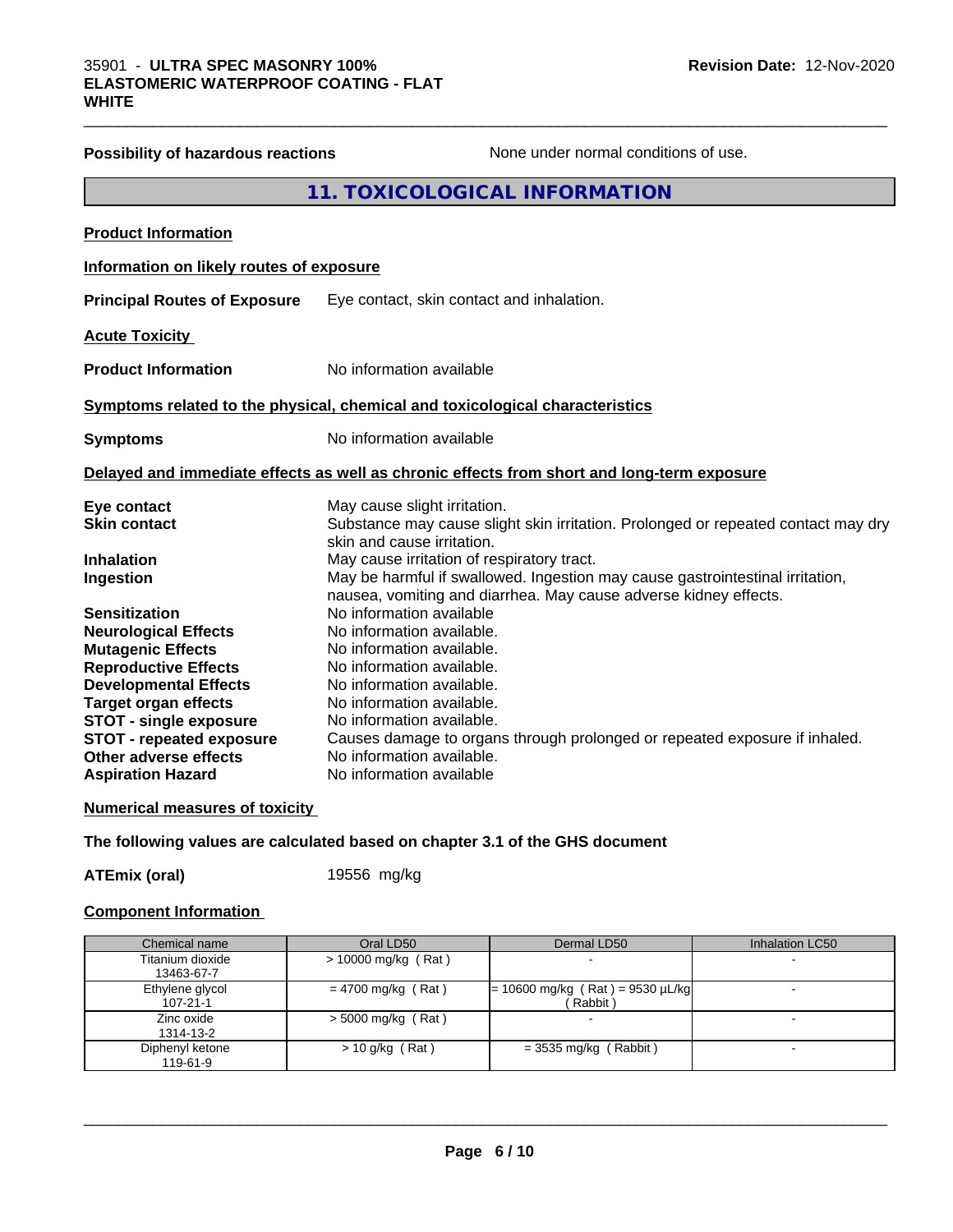### **Chronic Toxicity**

### **Carcinogenicity**

*The information below indicateswhether each agency has listed any ingredient as a carcinogen:.*

| <b>Chemical name</b> | <b>IARC</b>         | <b>NTP</b>  | <b>OSHA</b> |
|----------------------|---------------------|-------------|-------------|
|                      | 2B - Possible Human |             | Listed      |
| Titanium dioxide     | Carcinogen          |             |             |
|                      | - Human Carcinogen  | Known Human | Listed      |
| Silica, crystalline  |                     | Carcinogen  |             |
|                      | 2B - Possible Human |             | Listed      |
| Diphenyl ketone      | Carcinogen          |             |             |

• Crystalline Silica has been determined to be carcinogenic to humans by IARC (1) when in respirable form. Risk of cancer depends on duration and level of inhalation exposure to spray mist or dust from sanding the dried paint.• Although IARC has classified titanium dioxide as possibly carcinogenic to humans (2B), their summary concludes: "No significant exposure to titanium dioxide is thought to occur during the use of products in which titanium dioxide is

bound to other materials, such as paint."

### **Legend**

IARC - International Agency for Research on Cancer NTP - National Toxicity Program OSHA - Occupational Safety & Health Administration

**12. ECOLOGICAL INFORMATION**

### **Ecotoxicity Effects**

The environmental impact of this product has not been fully investigated.

### **Product Information**

### **Acute Toxicity to Fish**

No information available

### **Acute Toxicity to Aquatic Invertebrates**

No information available

### **Acute Toxicity to Aquatic Plants**

No information available

### **Persistence / Degradability**

No information available.

### **Bioaccumulation**

There is no data for this product.

### **Mobility in Environmental Media**

No information available.

### **Ozone**

No information available

### **Component Information**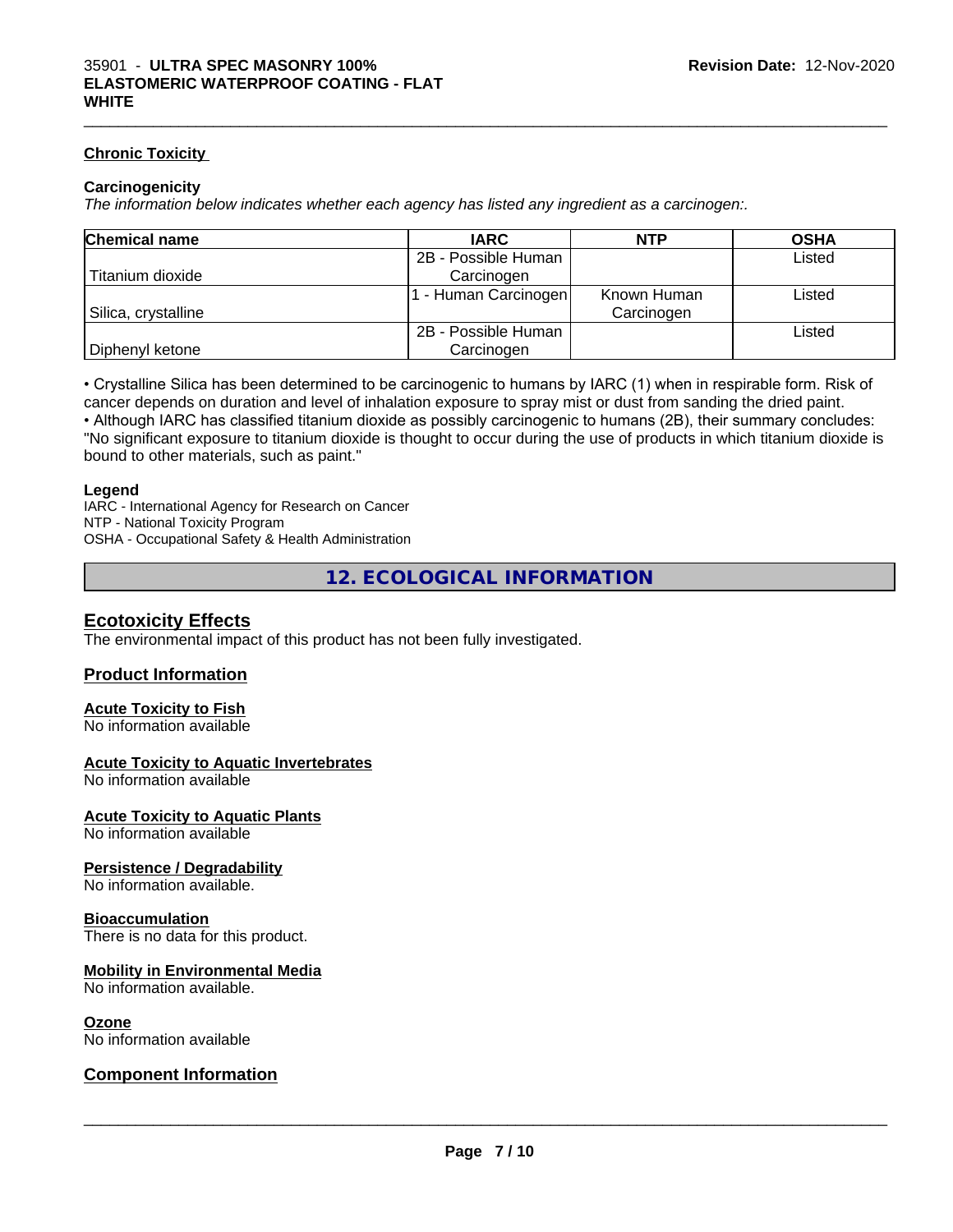### **Acute Toxicity to Fish**

Titanium dioxide  $LC50:$  > 1000 mg/L (Fathead Minnow - 96 hr.) Ethylene glycol LC50: 8050 mg/L (Fathead Minnow - 96 hr.)

### **Acute Toxicity to Aquatic Invertebrates**

No information available

### **Acute Toxicity to Aquatic Plants**

No information available

|                              | 13. DISPOSAL CONSIDERATIONS                                                                                                                                                                                               |
|------------------------------|---------------------------------------------------------------------------------------------------------------------------------------------------------------------------------------------------------------------------|
| <b>Waste Disposal Method</b> | Dispose of in accordance with federal, state, and local regulations. Local<br>requirements may vary, consult your sanitation department or state-designated<br>environmental protection agency for more disposal options. |
|                              | 14. TRANSPORT INFORMATION                                                                                                                                                                                                 |
| <b>DOT</b>                   | Not regulated                                                                                                                                                                                                             |
| <b>ICAO/IATA</b>             | Not regulated                                                                                                                                                                                                             |
| <b>IMDG/IMO</b>              | Not regulated                                                                                                                                                                                                             |
|                              | <b>15. REGULATORY INFORMATION</b>                                                                                                                                                                                         |
| International Inventories    |                                                                                                                                                                                                                           |

### **International Inventories**

| <b>TSCA: United States</b> | Yes - All components are listed or exempt. |
|----------------------------|--------------------------------------------|
| <b>DSL: Canada</b>         | Yes - All components are listed or exempt. |

### **Federal Regulations**

### **SARA 311/312 hazardous categorization**

| Acute health hazard               | Nο  |
|-----------------------------------|-----|
| Chronic Health Hazard             | Yes |
| Fire hazard                       | Nο  |
| Sudden release of pressure hazard | Nο  |
| Reactive Hazard                   | Nο  |

### **SARA 313**

Section 313 of Title III of the Superfund Amendments and Reauthorization Act of 1986 (SARA). This product contains a chemical or chemicals which are subject to the reporting requirements of the Act and Title 40 of the Code of Federal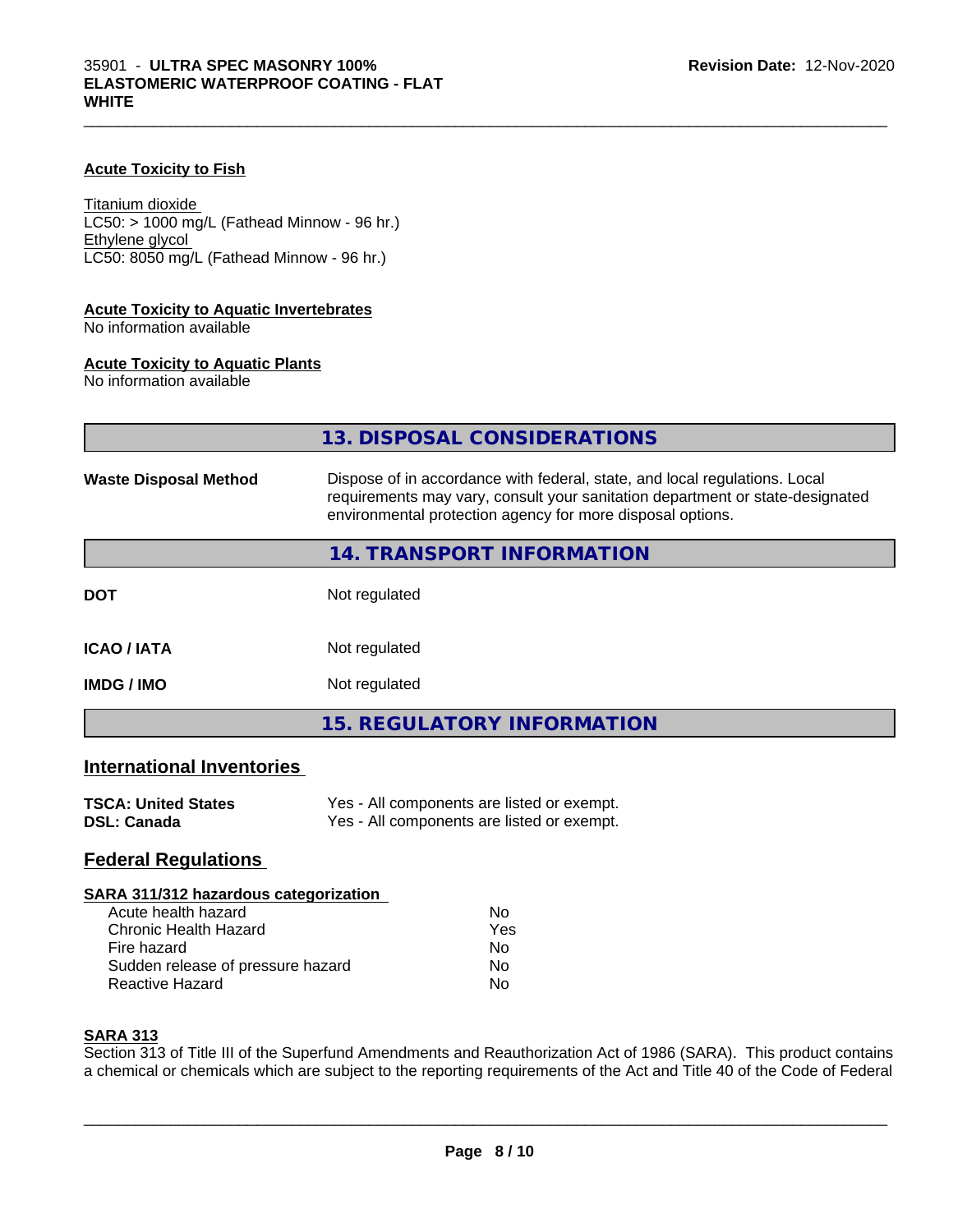### Regulations, Part 372:

| <b>Chemical name</b> | CAS No.   | Weight-% | <b>CERCLA/SARA 313</b><br>(de minimis concentration) |
|----------------------|-----------|----------|------------------------------------------------------|
| Ethylene glycol      | 107-21-1  | - 5      |                                                      |
| Zinc oxide           | 1314-13-2 | - 5      |                                                      |

 $\_$  ,  $\_$  ,  $\_$  ,  $\_$  ,  $\_$  ,  $\_$  ,  $\_$  ,  $\_$  ,  $\_$  ,  $\_$  ,  $\_$  ,  $\_$  ,  $\_$  ,  $\_$  ,  $\_$  ,  $\_$  ,  $\_$  ,  $\_$  ,  $\_$  ,  $\_$  ,  $\_$  ,  $\_$  ,  $\_$  ,  $\_$  ,  $\_$  ,  $\_$  ,  $\_$  ,  $\_$  ,  $\_$  ,  $\_$  ,  $\_$  ,  $\_$  ,  $\_$  ,  $\_$  ,  $\_$  ,  $\_$  ,  $\_$  ,

### **Clean Air Act,Section 112 Hazardous Air Pollutants (HAPs) (see 40 CFR 61)**

This product contains the following HAPs:

| <b>Chemical name</b> | CAS No.  | Weight-% | <b>Hazardous Air Pollutant</b> |
|----------------------|----------|----------|--------------------------------|
|                      |          |          | (HAP)                          |
| Ethylene glycol      | 107-21-1 |          | ∟isted                         |

### **US State Regulations**

### **California Proposition 65**

**AVIMARNING:** Cancer and Reproductive Harm– www.P65warnings.ca.gov

### **State Right-to-Know**

| <b>Chemical name</b> | <b>Massachusetts</b> | <b>New Jersey</b> | Pennsylvania |
|----------------------|----------------------|-------------------|--------------|
| Limestone            |                      |                   |              |
| Titanium dioxide     |                      |                   |              |
| Ethylene glycol      |                      |                   |              |
| Zinc oxide           |                      |                   |              |
| Silica, mica         |                      |                   |              |
| Silica, crystalline  |                      |                   |              |

### **Legend**

X - Listed

### **16. OTHER INFORMATION**

**HMIS** - **Health:** 1\* **Flammability:** 0 **Reactivity:** 0 **PPE:** -

 $\overline{\phantom{a}}$  ,  $\overline{\phantom{a}}$  ,  $\overline{\phantom{a}}$  ,  $\overline{\phantom{a}}$  ,  $\overline{\phantom{a}}$  ,  $\overline{\phantom{a}}$  ,  $\overline{\phantom{a}}$  ,  $\overline{\phantom{a}}$  ,  $\overline{\phantom{a}}$  ,  $\overline{\phantom{a}}$  ,  $\overline{\phantom{a}}$  ,  $\overline{\phantom{a}}$  ,  $\overline{\phantom{a}}$  ,  $\overline{\phantom{a}}$  ,  $\overline{\phantom{a}}$  ,  $\overline{\phantom{a}}$ 

### **HMIS Legend**

- 0 Minimal Hazard
- 1 Slight Hazard
- 2 Moderate Hazard
- 3 Serious Hazard
- 4 Severe Hazard
- \* Chronic Hazard

X - Consult your supervisor or S.O.P. for "Special" handling instructions.

*Note: The PPE rating has intentionally been left blank. Choose appropriate PPE that will protect employees from the hazards the material will present under the actual normal conditions of use.*

*Caution: HMISÒ ratings are based on a 0-4 rating scale, with 0 representing minimal hazards or risks, and 4 representing significant hazards or*